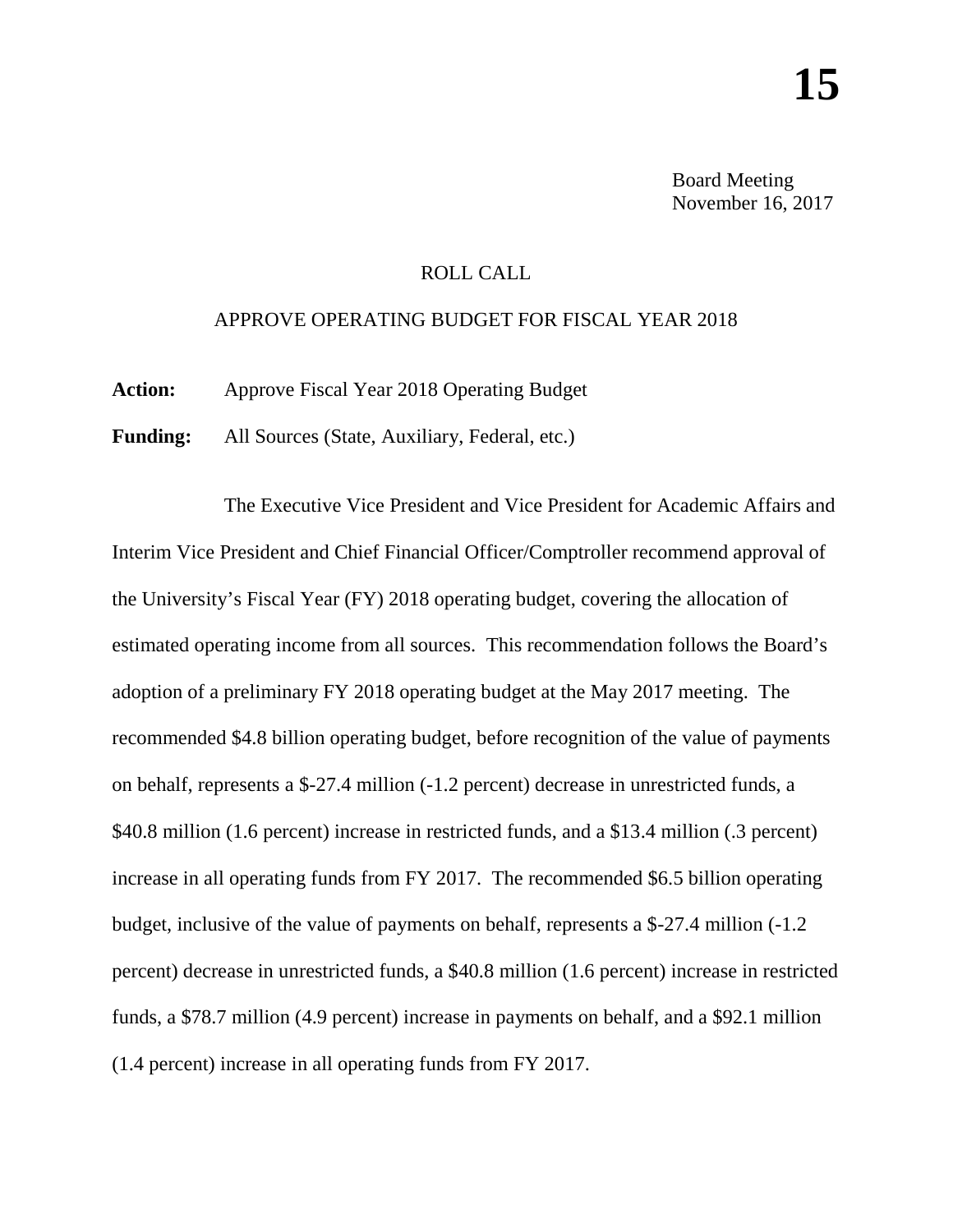Consistent with Board of Trustees' directives on the configuration of the internal operating budget adopted by the Board at the March 13, and June 27, 2003, meetings, the Executive Vice President and Vice President for Academic Affairs and Interim Vice President and Chief Financial Officer/Comptroller prepared the budget based upon: (1) the policies and institutional priorities established by the Board of Trustees in consultation with senior academic leaders; (2) recommendations of the Chancellors/Vice Presidents, after consultation with deans, directors, and other University officers on the methods and means of best executing the Board's policies and institutional priorities; and (3) recommendations from the President. The allocation of restricted funds is in accord with the terms and conditions of the restrictions, and the allocation of unrestricted funds follows the Board's policies and institutional priorities.

The attachment to this item is the *Budget Summary for Operations* for FY 2018 (the BSO, or "Orange Book"), and presents all University-level budget amounts by source of funds and object of expenditure.

The BSO executive summary is divided into two major sections. The section titled "University Revenue Budget FY 2018" defines the sources of University operating revenue for FY 2018, details the budget by those revenue sources, and analyzes the change in revenue from FY 2017 to FY 2018. The section titled "University Expense Budget FY 2018" defines and details the budget by expenditure category. The executive summary also provides operating budget tables for the three Universities and the University System Office. Detailed university budget schedules follow the executive summary and provide budget year and prior year revenue and expense information:

2